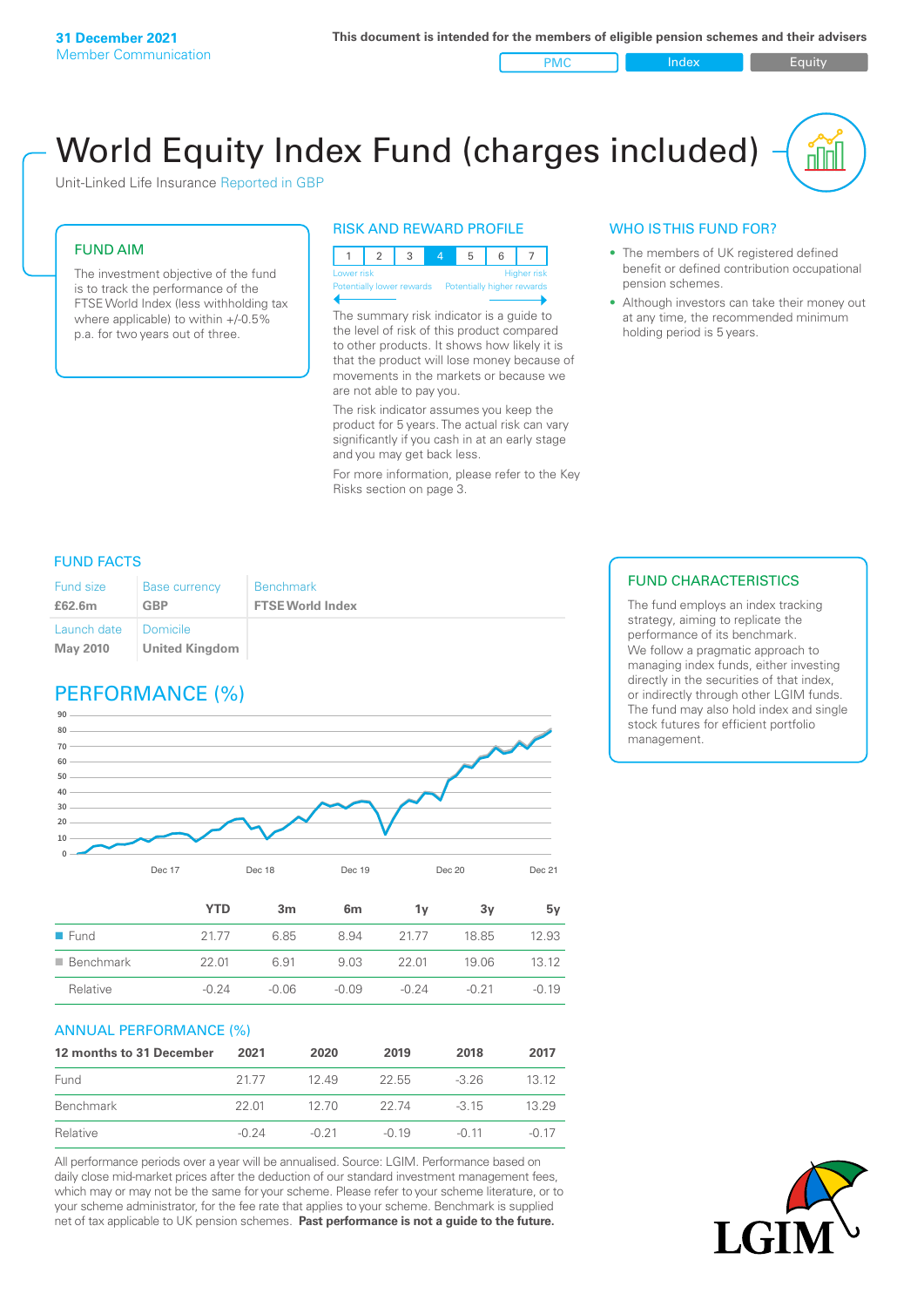# World Equity Index Fund (charges included)

Unit-Linked Life Insurance Reported in GBP

## PORTFOLIO BREAKDOWN

All data source LGIM unless otherwise stated. Totals may not sum due to rounding. In order to minimise transaction costs, the Fund will not always own all the assets that constitute the index and on occasion it will own assets that are not in the index. The number of fund holdings can differ from the index due to corporate events and proxy holdings.



### SECTOR (%)

| ■ Technology               | 24.9 |
|----------------------------|------|
| Consumer Discretionary     | 15.0 |
| $\blacksquare$ Industrials | 13.4 |
| $\blacksquare$ Financials  | 13.2 |
| ■ Health Care              | 11.8 |
| ■ Consumer Staples         | 6.0  |
| ■ Basic Materials          | 3.6  |
| ■ Energy                   | 3.3  |
| ■ Telecommunications       | 3.1  |
| $\blacksquare$ Other       | 5.8  |
|                            |      |

# MARKET CAPITALISATION (%) TOP 10 HOLDINGS (%)

| $\blacksquare$ Large | 81.9 |
|----------------------|------|
| $\blacksquare$ Mid   | 18.1 |

■ Top 10 holdings 17.8% Rest of portfolio 82.2% No. of holdings in fund 2,713 No. of holdings in index 2,666

| Apple                                     | 42  |
|-------------------------------------------|-----|
| Microsoft                                 | 3.8 |
| Amazon Com                                | 2.2 |
| Alphabet A                                | 1.3 |
| Tesla                                     | 13  |
| Alphabet C                                | 12  |
| Meta Platforms A                          | 12  |
| NVIDIA                                    | 11  |
| Taiwan Semiconductor Manufacturing Co 0.8 |     |
| Unitedhealth Group                        |     |
|                                           |     |

#### COUNTRY (%)

|   | <b>United States</b> | 64.3 |  |
|---|----------------------|------|--|
|   | Japan                | 6.7  |  |
| 4 | United Kingdom       | 4.1  |  |
|   | France               | 3.0  |  |
|   | Canada               | 2.7  |  |
| Œ | Switzerland          | 2.6  |  |
|   | Germany              | 2.4  |  |
|   | Australia            | 2.0  |  |
|   | Taiwan               | 2.0  |  |
|   | : Other              | 10.3 |  |
|   |                      |      |  |



The Index Fund Management team comprises 25 fund managers, supported by two analysts. Management oversight is provided by the Global Head of Index Funds. The team has average industry experience of 15 years, of which seven years has been at LGIM, and is focused on achieving the equally important objectives of close tracking and maximising returns.